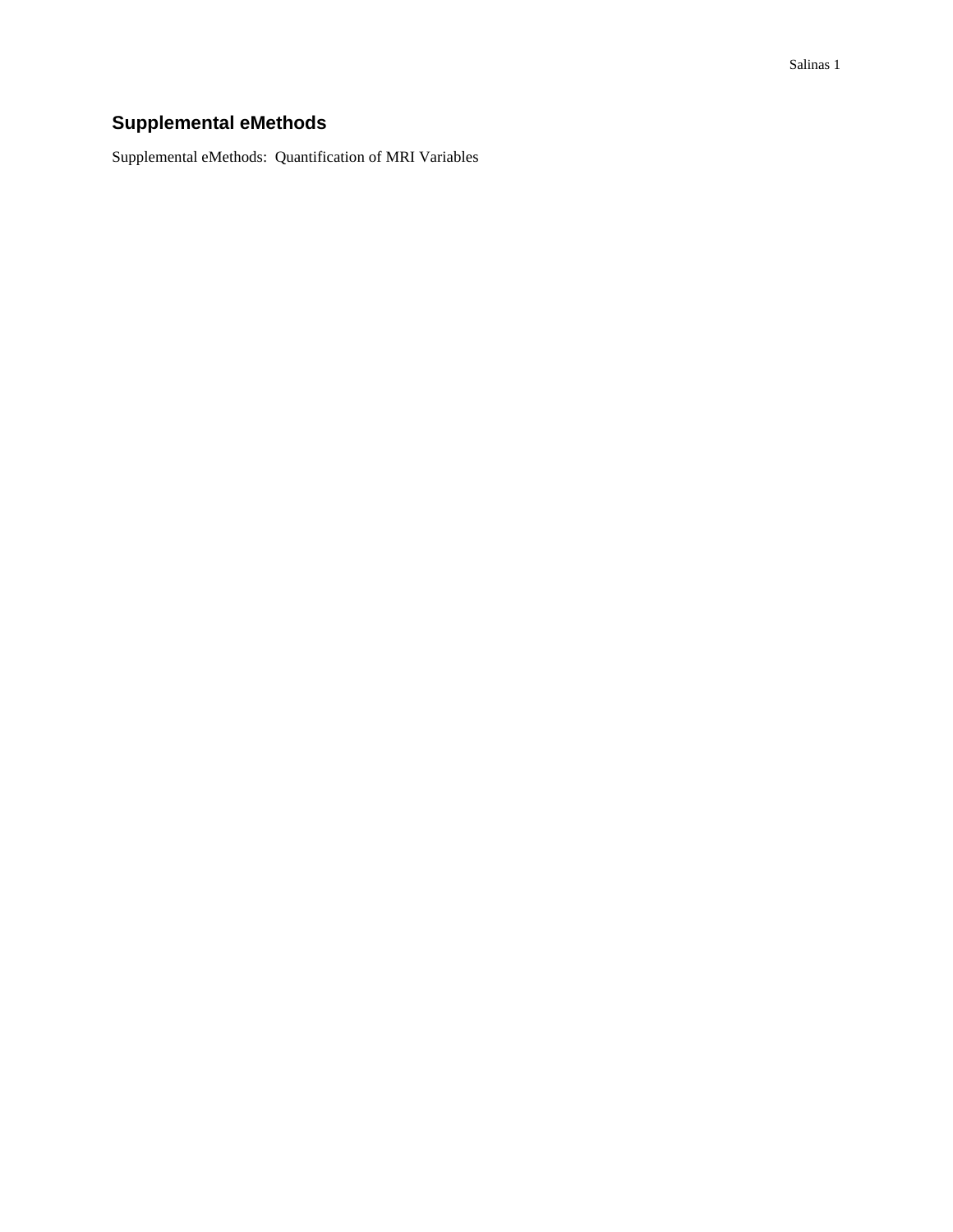#### **Supplemental eMethods: Quantification of MRI Variables**

#### **Acquisition Parameters**

Imaging was performed with a Siemens Magnetom 1.0 Tesla field strength magnetic resonance machine using a double spin-echo coronal imaging sequence of 4 millimeter contiguous slices from nasion to occiput with repetition time of 2,420 msec, echo time (TE) of TE1 20/ TE2 90 msec; echo train length 8 msec; field of view 22 cm and a  $182 \times 256$  acquisition matrix interpolated to a  $256 \times 256$  with one excitation. Approximately 90% of scans were performed in Massachusetts; the remainder were performed out-of-state and used a 1.5T machine with identical scan protocol. Off-site scanners had test scans with verification that they were performed correctly according to the Framingham Study MRI scan protocol.

#### **Image Analysis**

MRI scan digital information was transferred after acquisition to the central laboratory directed by a co-author (CD) for processing and analysis. Analyses were all conducted blind to participant identifying information. Images were evaluated with semiautomatic segmentation analyses using operator-guided removal of non-brain elements by operator-guided tracing of the dura matter within the cranial vault. This included the middle cranial fossa and was above the posterior fossa and cerebellum. The cranial vault measure derived was defined as total cranial volume and was used as a head size estimate to correct for established sex differences in head size.

Total cerebral brain volume, hippocampal volume, and white-matter hyperintensities (WMH) were quantified using a multi-step process starting with image segmentation to define brain matter from cerebral spinal fluid (CSF). Subtraction of the second echo image from the first echo image yielded a difference image. Following image segmentation into brain matter and CSF, the operator returned to the image to measure lobar brain volumes. To preserve measurement precision, segmented brain-CSF images were rotated separately from the original image.

The image was transformed into anatomic standard space; the operator then returned to the image and identified brain lobar and regional CSF measures. Volumes were all calculated as the sum of the pixels within the identified region of interest multiplied by the pixel volume in milliliters. Repeat analysis of intra- and inter-rater reliabilities were consistently above 0.90.<sup>38</sup> Volume measures were corrected for head size using the ratio of each measure over total cranial volume, multiplied by 100. For hippocampal volume, analysis of central CSF spaces was divided into lateral ventricles subtracting temporal horns of the lateral ventricles and analyzed separately. For segmentation of WMH from brain matter, the first and second echo images were summed after excluding CSF and correcting image intensity non-uniformities. A repeat Gaussian distribution was fitted to the summed image data and a segmentation threshold for WMH was a priori determined as 3.5 SD in pixel intensity above the mean of the fitted distribution of brain parenchyma. Morphometric erosion of two exterior image pixels was applied to the image before modeling to remove effects of partial volume CSF pixels on WMH determination.<sup>36</sup>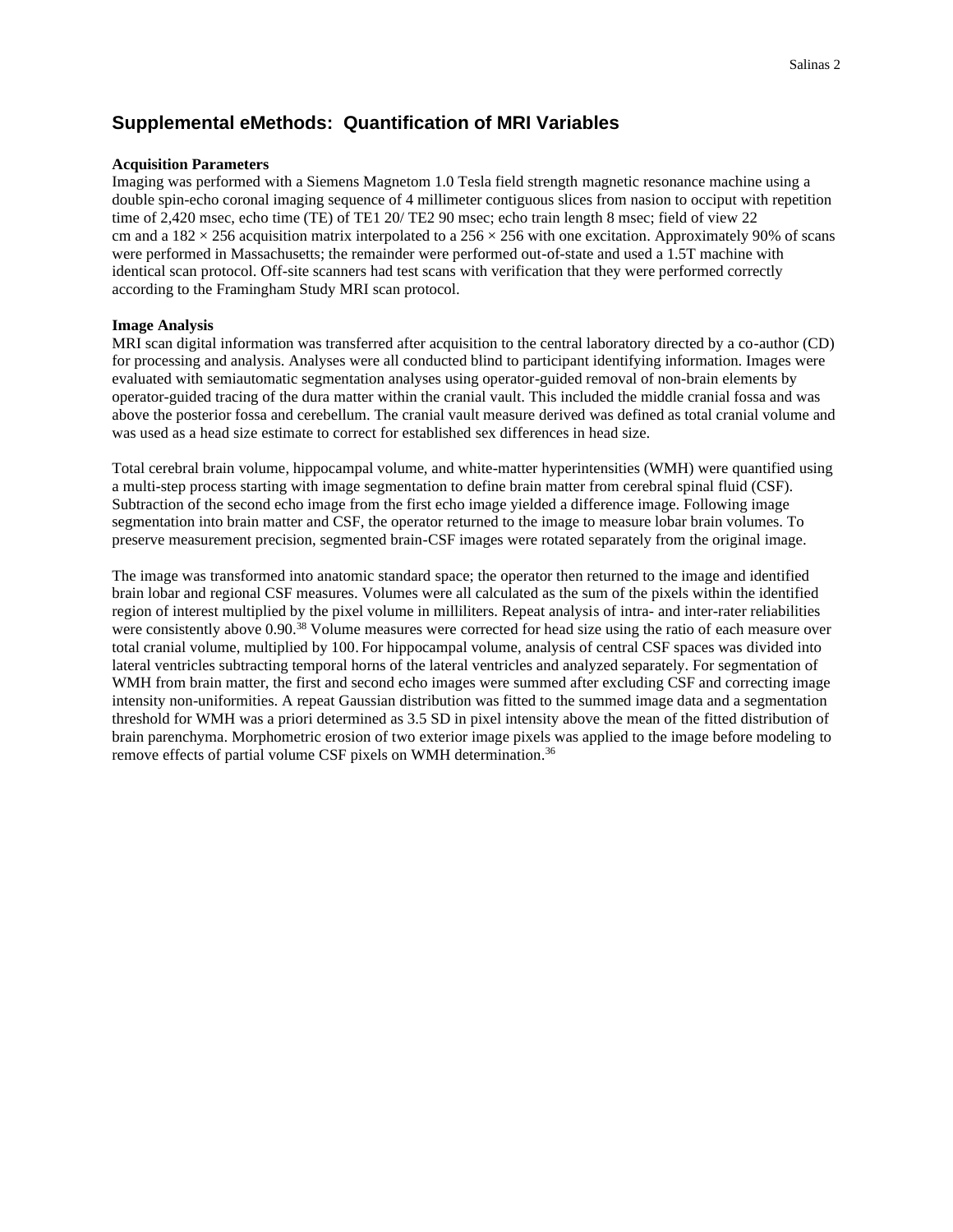#### **Supplemental eTables**

Table e-1. Multivariable Models of Incident Dementia by Loneliness Status, Adjusted for Depression and Social Isolation

Table e-2. Multivariable Models of Incident Dementia by Loneliness Status, Adjusted for Depression and Social Isolation

Table e-3. Multivariable Models of Cognitive and Neuroanatomical Measures as a Function of Loneliness Status, Adjusted for Depression and Social Isolation: Participants Age 40-79 Without an APOE ε4 Allele

Table e-4. Adjusted 10-Year Risk of Incident Dementia by Loneliness Severity

Table e-5. Multivariable-Adjusted Models of Cognitive and Neuroanatomical Measures as a Function of Loneliness Severity: Participants Age 40-79 Without an APOE ε4 Allele

Table e-6. Adjusted 10-Year Risk of Incident Dementia Subtypes By Loneliness Status: Participants Age 60-79 Without an APOE ε4 Allele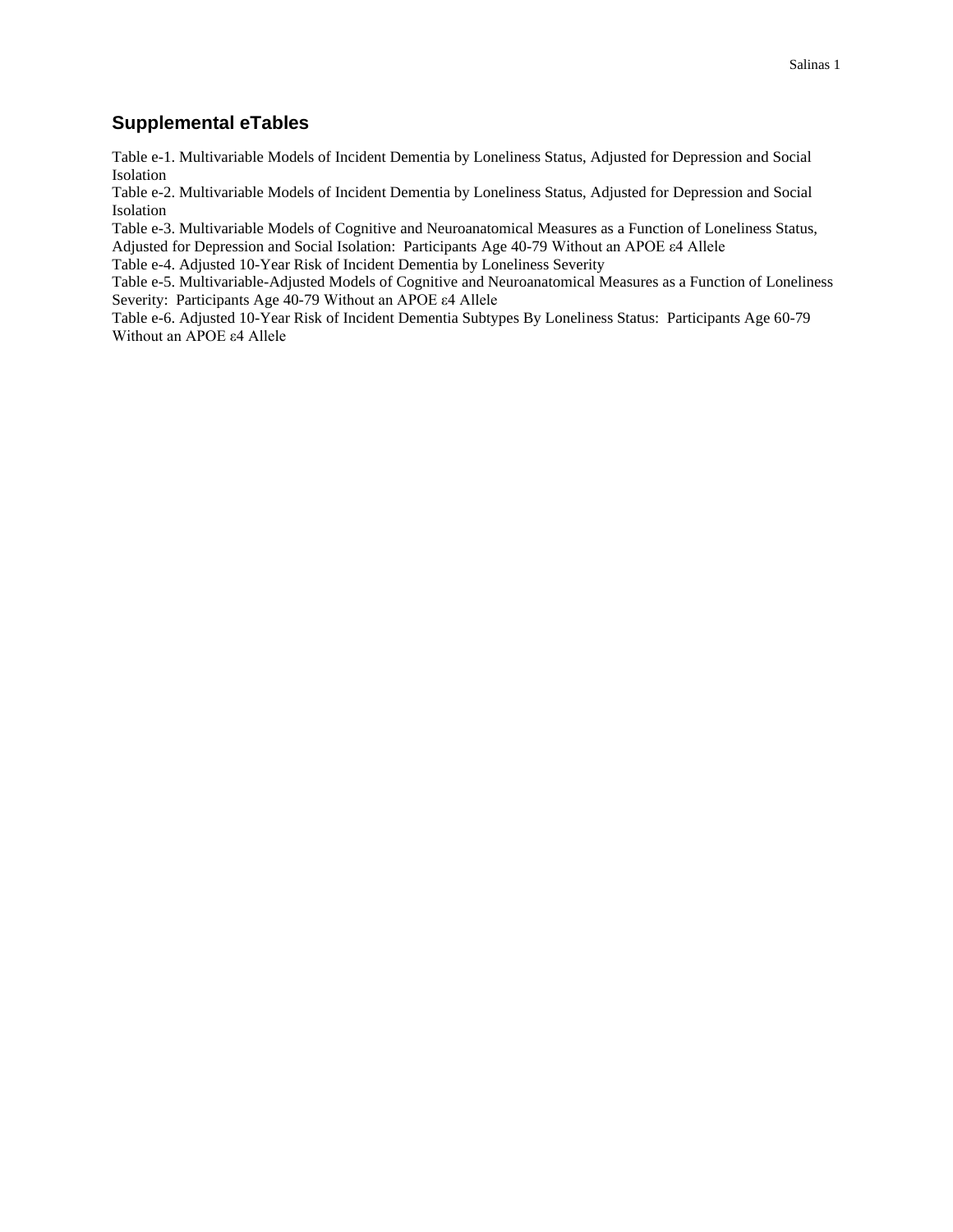### **eTable 1. Cognitive Tasks and Standardization Used to Create the Global Cognitive Score<sup>a</sup>**

| <b>Cognitive Task</b>                            | <b>Natural Log-</b><br><b>Transformations</b> | <b>Standardizing</b><br><b>Formula</b> <sup>b</sup> | <b>Component Loading<sup>c</sup></b> |
|--------------------------------------------------|-----------------------------------------------|-----------------------------------------------------|--------------------------------------|
| <b>Trails Making Test A</b>                      | -log(score)                                   | (score – 0.68) / 0.34                               | 0.13                                 |
| <b>Trails Making Test B</b>                      | -log(score)                                   | (score + 0.22) / 0.45                               | 0.18                                 |
| Trails Making Test (B)<br>Minus A)               | $-log(2 + score)$                             | (score + 1.03) / 0.22                               | 0.16                                 |
| Logical Memory -<br>Immediate Recall             |                                               | (score – 11.55) / 3.4                               | 0.14                                 |
| Logical Memory -<br><b>Delayed Recall</b>        |                                               | $(score - 10.61) / 3.59$                            | 0.15                                 |
| Visual Reproductions -<br>Immediate Recall       |                                               | (score – 9.07) / 3.15                               | 0.17                                 |
| Visual Reproductions -<br><b>Delayed Recall</b>  |                                               | (score – 8.2) / 3.36                                | 0.18                                 |
| Paired Associate<br>Learning - Delayed<br>Recall |                                               | $(\text{score} - 8.3) / 1.46$                       | 0.13                                 |
| Hooper Visual<br><b>Organization Test</b>        | $-log(31 - score)$                            | (score + 1.65) / 0.52                               | 0.14                                 |
| <b>Similarities Test</b>                         |                                               | (score – 16.77) / 3.55                              | 0.14                                 |

a Adapted from Pase et al. 2016.<sup>30</sup>

**b** Natural log transformed cognitive tasks were used to create the standardized variables where applicable.

<sup>c</sup> Global cognitive score calculated by summing the products of the standardizing formulas and the component loadings for each cognitive task.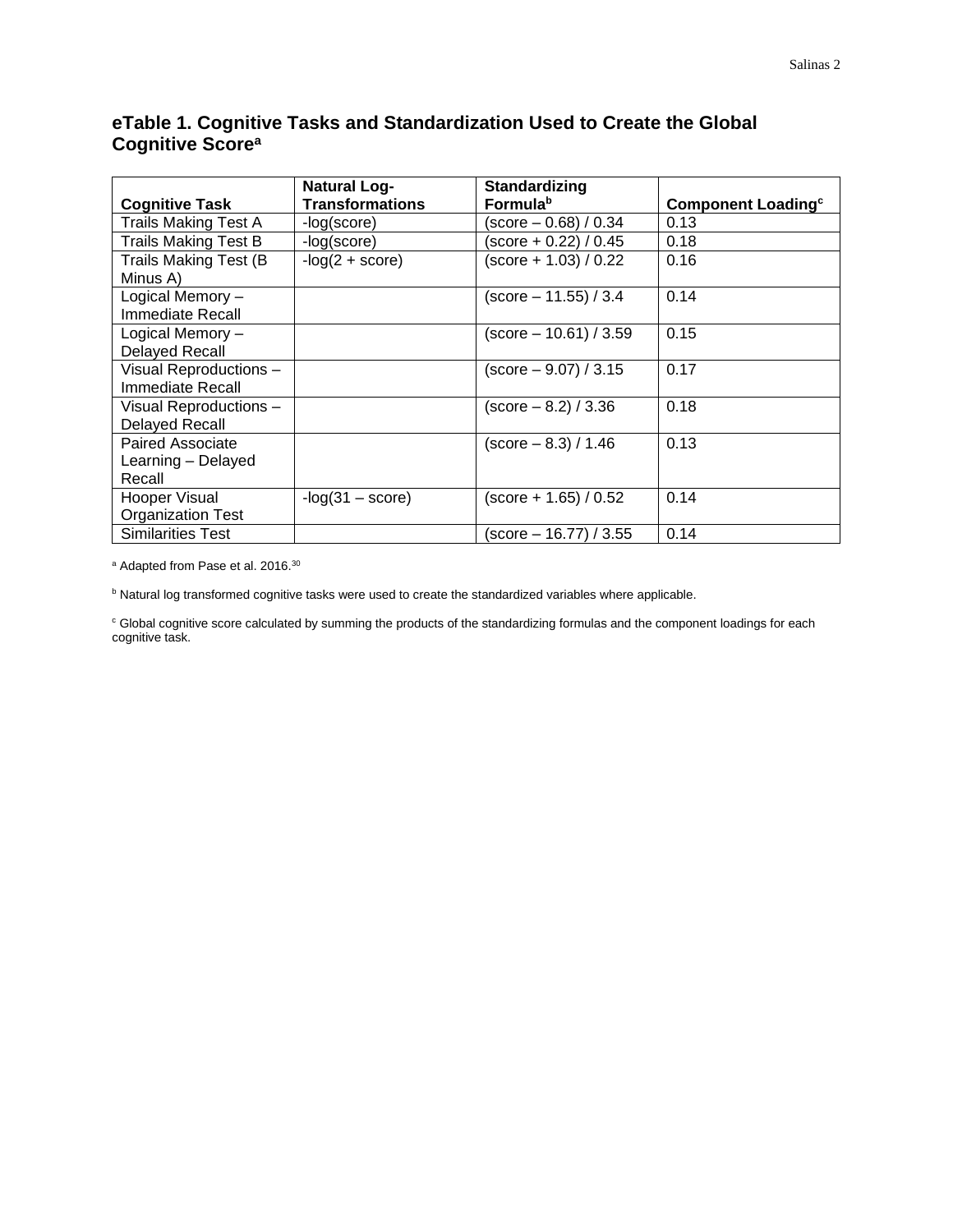**eTable 2. Multivariable Models of Incident Dementia by Loneliness Status, Adjusted for Depressive Symptoms, Social Isolation, and Other Potential Confounders**

|                                          | Lonely vs Not Lonely <sup>a</sup> |                   |            |               |            |              |            |           |
|------------------------------------------|-----------------------------------|-------------------|------------|---------------|------------|--------------|------------|-----------|
|                                          | Model 2                           |                   | Model 3    |               | Model 4    |              | Model 5    |           |
|                                          | No. of                            | Hazard            | No. of     | <b>Hazard</b> | No. of     | Hazard       | No. of     | Hazard    |
|                                          | Cases /No.                        | <b>Ratio (95%</b> | Cases /No. | Ratio         | Cases /No. | <b>Ratio</b> | Cases /No. | Ratio     |
| Dementia Incidence                       | at risk                           | CI)               | at risk    | (95% CI)      | at risk    | (95% CI)     | at risk    | (95% CI)  |
|                                          |                                   |                   |            | 1.18          |            | 1.16         |            | 1.20      |
| Overall                                  | 327/                              | 1.23              | 299/       | $(0.74 -$     | 297/       | $(0.73 -$    | 251/       | $(0.69 -$ |
|                                          | 2265                              | $(0.79 - 1.91)$   | 2150       | 1.87)         | 2147       | 1.86)        | 1957       | 2.08)     |
|                                          |                                   |                   |            | 0.73          |            | 0.70         |            | 0.73      |
| Age $\geq 80$                            | 197/                              | 0.77              | 180/       | $(0.38 -$     | 179/       | $(0.36 -$    | 141/       | $(0.31 -$ |
|                                          | 551                               | $(0.41 - 1.43)$   | 512        | 1.41)         | 510        | (1.38)       | 403        | 1.71)     |
|                                          |                                   |                   |            | 2.34          |            | 2.16         |            | 1.94      |
| Age 60-79 <sup>b</sup>                   | 130/                              | 2.44              | 119/       | $(1.18 -$     | 118/       | $(1.10 -$    | 110/       | $(0.91 -$ |
|                                          | 1714                              | $(1.29 - 4.61)$   | 1638       | 4.61)         | 1637       | 4.24)        | 1554       | 4.12)     |
| Age 60-79 by APOE ε4 status <sup>c</sup> |                                   |                   |            |               |            |              |            |           |
|                                          |                                   |                   |            | 0.74          |            | 0.75         |            | 0.37      |
| At least one APOE ε4 allele              | 40/                               | 1.20              | 37/        | $(0.14 -$     | 36/        | $(0.15 -$    | 34/        | $(0.04 -$ |
|                                          | 341                               | $(0.25 - 5.80)$   | 324        | 3.80)         | 323        | 3.88         | 306        | 3.75)     |
|                                          |                                   |                   |            | 2.69          |            | 2.24         |            | 2.49      |
| No APOE $ε$ 4 alleles                    | 83/                               | 2.87              | 75/        | $(1.20 -$     | 75/        | $(1.09 -$    | 70/        | $(1.05 -$ |
|                                          | 1292                              | $(1.36 - 6.05)$   | 1239       | 6.04)         | 123        | 5.37)        | 1179       | 5.93)     |

<sup>a</sup>Predictor: Lonely (3+ days/week) versus not lonely (<3 days/week).

Model 2 adjusts for age, sex, and educational level and additionally adjusts for depressive symptoms (logarithm of modified Center for Epidemiologic Studies Depression Scale without loneliness item).

Model 3 adjusts for age, sex, educational level, depressive symptoms, and additionally adjusts for social isolation (Berkman-Syme Social Network Index, <2 points).

Model 4 adjusts for age, sex, educational level, depressive symptoms, social isolation, and additionally adjusts for antidepressant medication use. Participants were asked to bring all current medications in their original pill bottles to follow-up clinic visits where FS staff would record all label information, including names of medications used regularly (>2 weeks), dose, and duration of use to determine initiation of treatment for diagnosed or potential depressive symptoms. Medications classified as antidepressants included selective serotonin reuptake inhibitors, monoamine oxidase inhibitors, tricyclics, and modified cyclic agents. Although these medications can be prescribed to treat other psychiatric conditions that can cooccur with depression, such as generalized anxiety, or other conditions such as migraine, these medications are often prescribed to treat depressive symptoms which may include reports of loneliness.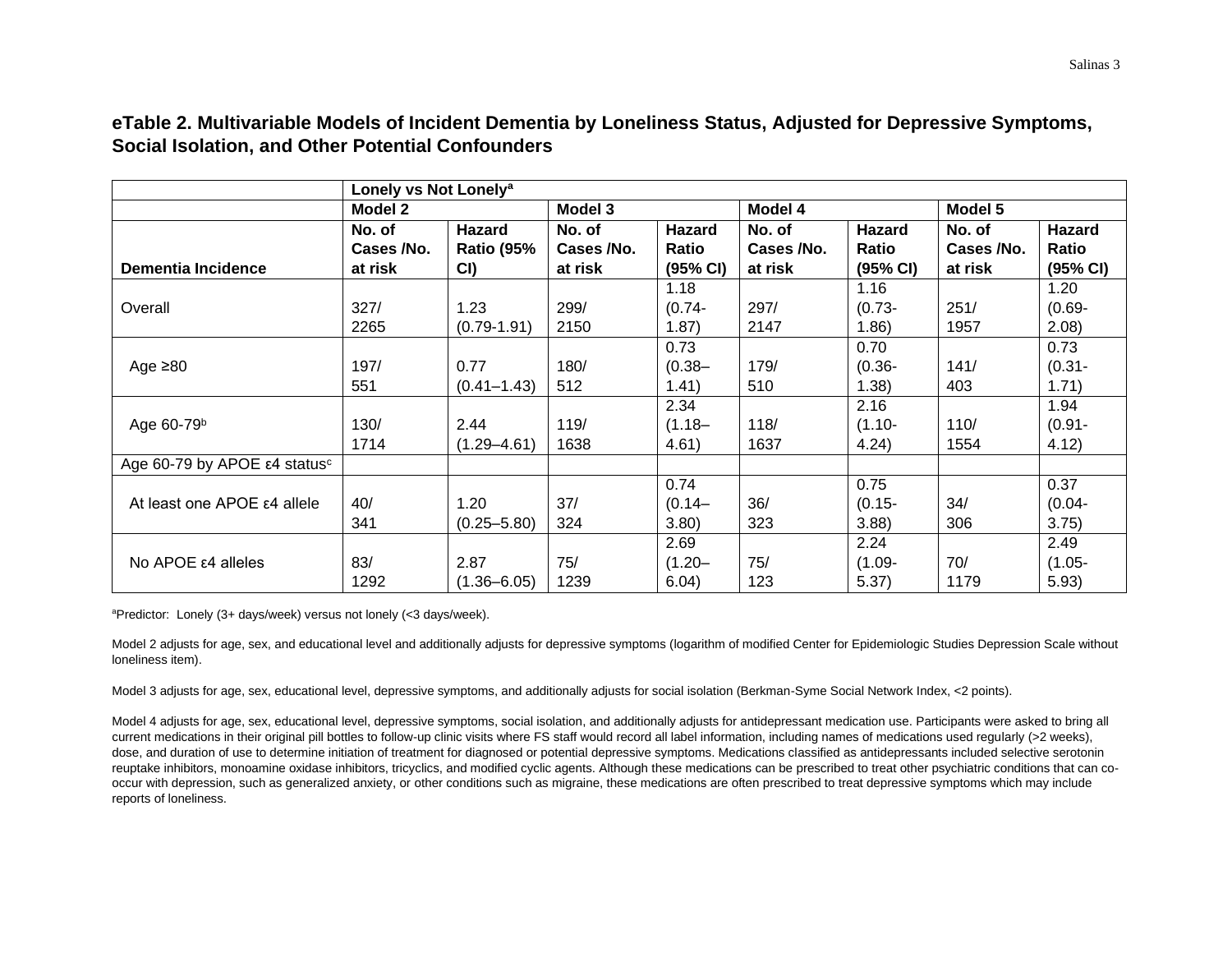Model 5 adjusts for age, sex, educational level, depressive symptoms, social isolation, antidepressant medication use, and additionally adjusts for the following vascular risk factors which may influence risk of vascular dementia: prevalent cardiovascular disease (includes coronary heart disease, congestive heart failure, peripheral vascular disease, ischemic cardiomyopathy, stroke, and transient ischemic attack), prevalent hypertension (Stage 1 or higher Joint National Commission-VII hypertension, or antihypertensive medication use), prevalent smoker, and prevalent obesity (body mass index  $\geq 30$  kg/m<sup>2</sup>).

<sup>b</sup> The dementia analytic sample excluded participants age<60.

<sup>c</sup> Among all participants in the dementia analytic sample, 1635 had any genotypic information. For participants below age 80, a significant interaction between loneliness status and APOE ε4 allele carrier status was present.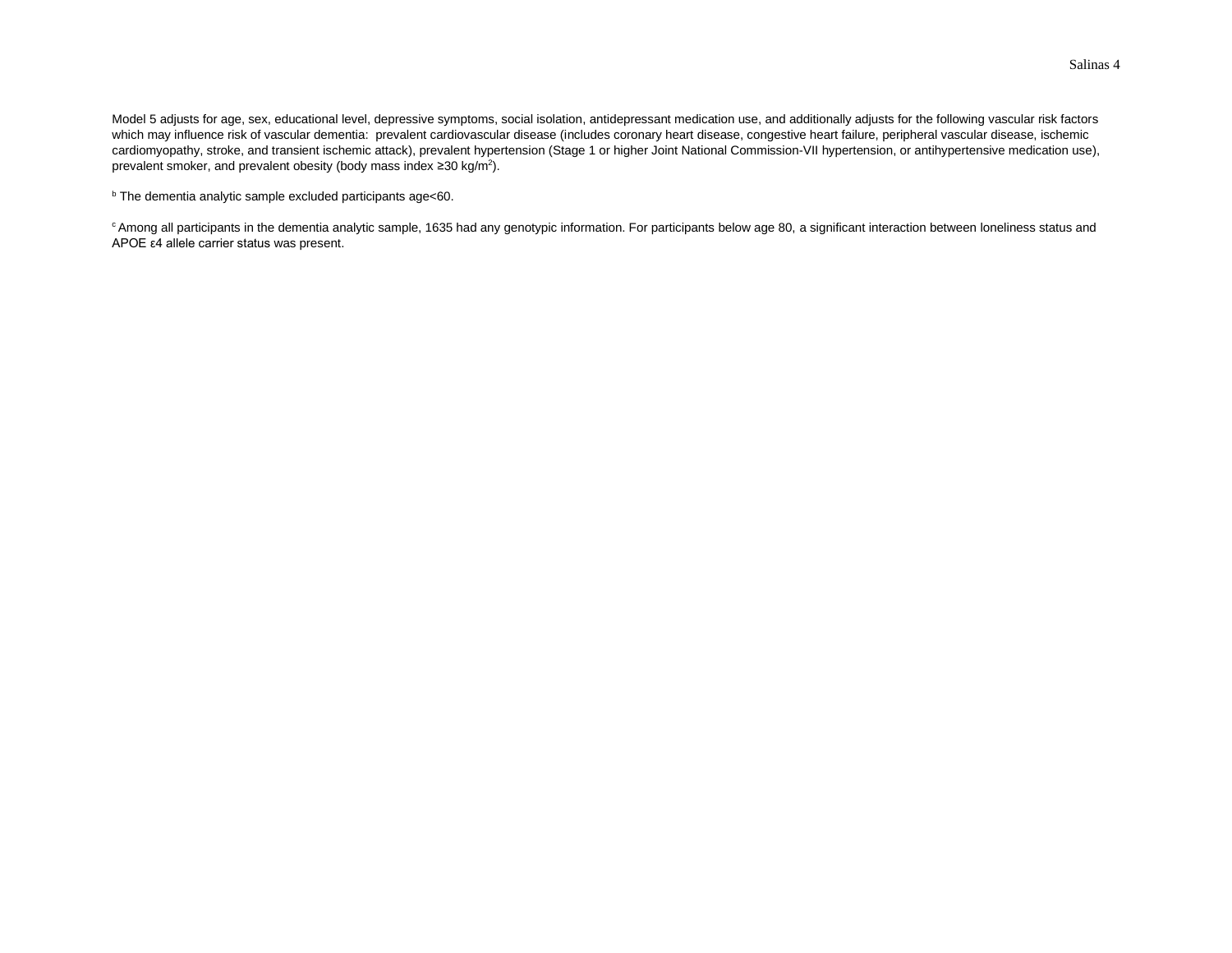### **eTable 3. Multivariable Models of Cognitive and Neuroanatomical Measures as a Function of Loneliness Status, Adjusted for Depression and Social Isolation: Participants Age 40-79 Without an APOE ε4 Allele**

|                                                              | Lonely vs Not Lonely <sup>a</sup> |                         |            |                            |                         |                |
|--------------------------------------------------------------|-----------------------------------|-------------------------|------------|----------------------------|-------------------------|----------------|
|                                                              | Model 2                           |                         | Model 3    |                            |                         |                |
| Outcome                                                      | No. of<br>participa<br>nts        | <b>Estimate</b><br>(SE) | P<br>value | No. of<br>particip<br>ants | <b>Estimate</b><br>(SE) | P<br>valu<br>е |
| Cognitive function                                           |                                   |                         |            |                            |                         |                |
| Global                                                       | 1839                              | $-0.08(0.10)$           | 0.40       | 1765                       | $-0.02(0.10)$           | 0.83           |
| Logical memory delayed recall                                | 1870                              | 0.12(0.11)              | 0.27       | 1793                       | 0.19(0.12)              | 0.10           |
| Trails making test B minus A <sup>b</sup>                    | 1852                              | $-0.14(0.11)$           | 0.19       | 1778                       | $-0.14(0.11)$           | 0.22           |
| Brain atrophy and injury <sup>c</sup>                        |                                   |                         |            |                            |                         |                |
| Total cerebral volume, % of TCV                              | 1610                              | $-0.21(0.10)$           | 0.04       | 1558                       | $-0.18(0.10)$           | 0.08           |
| Hippocampal volume, % of TCV                                 | 1610                              | 0.03(0.13)              | 0.80       | 1558                       | 0.07(0.14)              | 0.59           |
| White matter hyperintensity<br>volume, % of TCV <sup>b</sup> | 1588                              | 0.28(0.12)              | 0.02       | 1537                       | 0.26(0.12)              | 0.03           |

Abbreviation: TCV, total cranial volume.

<sup>a</sup> Predictor: Lonely (3+ days/week) versus not lonely (<3 days/week).

Data are presented as beta estimate in standard deviation units and standard error (SE).

Models used participants in the cognition analytic sample (n=1875, which includes participants age 40-79 without an APOE ε4 allele.

Model 2 adjusts for age, age<sup>2</sup>, sex, educational level, time interval from collection of loneliness measure to when cognitive function or brain MRI were measured, and additionally adjusts for depressive symptoms (logarithm of modified Center for Epidemiologic Studies Depression Scale without loneliness item).

Model 3 adjusts for age, age<sup>2</sup>, sex, educational level, time interval from collection of loneliness measure to when cognitive function or brain MRI were measured, depressive symptoms, and additionally adjusts for social isolation (Berkman-Syme Social Network Index, <2 points).

**b** Log transformed to decrease skewness of distribution.

<sup>c</sup> Among participants in the cognition sample, 1611/1875 (86%) were included in the MRI analytic subsample.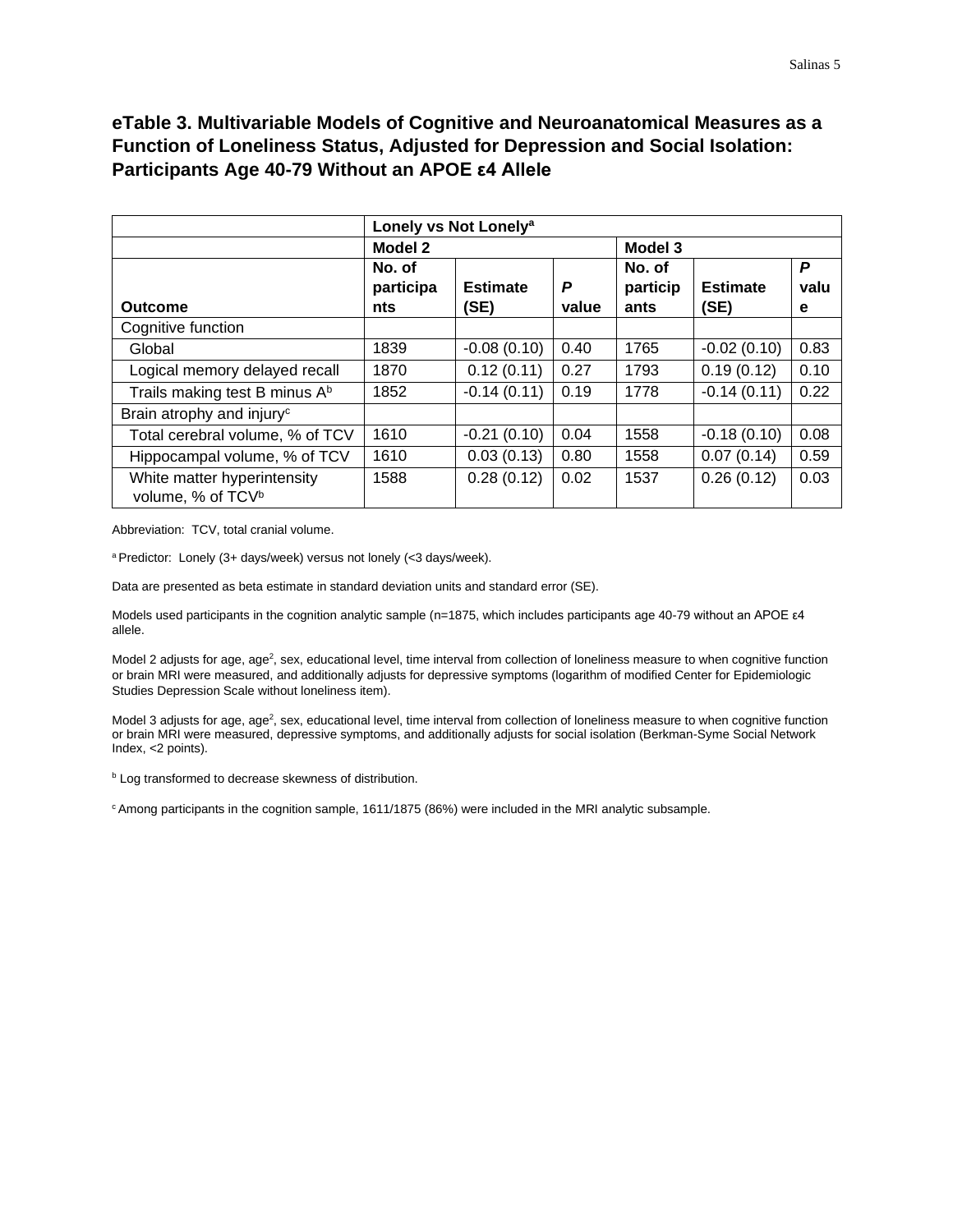|                                          | <1 Day                          | 1-2 Days                        | 3-7 Days                        |
|------------------------------------------|---------------------------------|---------------------------------|---------------------------------|
| Dementia Incidence <sup>a</sup>          | <b>Hazard Ratio</b><br>(95% CI) | <b>Hazard Ratio</b><br>(95% CI) | <b>Hazard Ratio</b><br>(95% CI) |
| Overall                                  | 1 [Reference]                   | 1.29 (0.97, 1.71)               | 1.63(1.11, 2.37)                |
| Age $\geq 80$                            | 1 [Reference]                   | 1.41 (1.01, 1.99)               | 1.26(0.74, 2.13)                |
| Age 60-79 <sup>b</sup>                   | 1 [Reference]                   | 1.15 (0.69, 1.93)               | 2.32 (1.34, 4.01)               |
| Age 60-79 by APOE ε4 status <sup>c</sup> |                                 |                                 |                                 |
| At least one APOE ε4 allele              | 1 [Reference]                   | 1.50 (0.65, 3.44)               | 0.99(0.23, 4.18)                |
| $No$ APOE ε4 alleles                     | 1 [Reference]                   | 1.09(0.56, 2.15)                | 3.07(1.64, 5.74)                |

# **eTable 4. Adjusted 10-Year Risk of Incident Dementia By Loneliness Severity**

aPredictor: Self-reported loneliness severity as number of days the respondent felt lonely in the past week. All models adjust for age, sex, and educational level.

<sup>b</sup> The dementia analytic sample excluded participants age<60.

<sup>c</sup> Among all participants in the dementia analytic sample, 1635 had any genotypic information. For participants age 60-79, a significant interaction between loneliness status and APOE ε4 allele carrier status was present.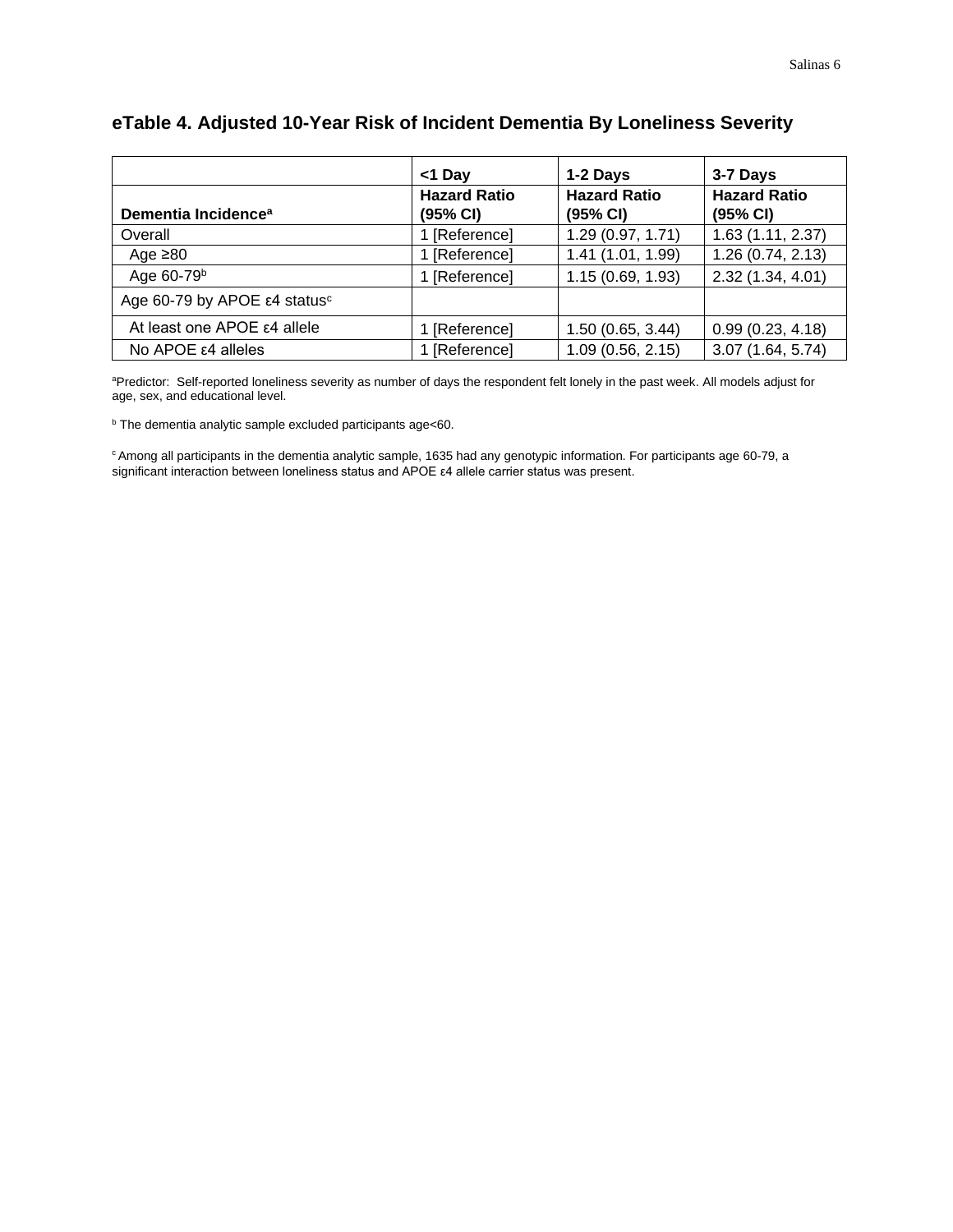## **eTable 5. Multivariable-Adjusted Models of Cognitive and Neuroanatomical Measures as a Function of Loneliness Severity: Participants Age 40-79 Without an APOE ε4 Allele**

|                                           | <1 Day          | 1-2 Days  |                 | 3-7 Days |                 |       |
|-------------------------------------------|-----------------|-----------|-----------------|----------|-----------------|-------|
|                                           | <b>Estimate</b> | P         | <b>Estimate</b> | P        | <b>Estimate</b> | P     |
| Outcome <sup>a</sup>                      | (SE)            | value     | (SE)            | value    | (SE)            | value |
| <b>Cognitive Function</b>                 |                 |           |                 |          |                 |       |
| Global                                    |                 |           | 0.04            |          | $-0.16$         |       |
|                                           | 1 [Reference]   | <b>NA</b> | (0.05)          | .51      | (0.09)          | .09   |
| Logical memory delayed recall             |                 |           | 0.06            |          | 0.08            |       |
|                                           | 1 [Reference]   | NA.       | (0.06)          | .35      | (0.11)          | .48   |
| Trails making test B minus A <sup>b</sup> |                 |           | $-0.02$         |          | $-0.23$         |       |
|                                           | 1 [Reference]   | <b>NA</b> | (0.06)          | .74      | (0.11)          | .03   |
| Brain atrophy and injury <sup>c</sup>     |                 |           |                 |          |                 |       |
| Total cerebral volume, % of TCV           |                 |           | $-0.07$         |          | $-0.26$         |       |
|                                           | 1 [Reference]   | <b>NA</b> | (0.05)          | .19      | (0.10)          | .008  |
| Hippocampal volume, % of TCV              |                 |           | $-0.02$         |          | 0.05            |       |
|                                           | 1 [Reference]   | <b>NA</b> | (0.07)          | .78      | (0.13)          | .72   |
| White matter hyperintensity volume,       |                 |           | $-0.05$         |          | 0.27            |       |
| % of TCV <sup>b</sup>                     | 1 [Reference]   | NA.       | (0.06)          | .41      | (0.11)          | .02   |

Abbreviations: NA, not applicable; TCV, total cranial volume.

a Predictor: Self-reported loneliness severity as number of days the respondent felt lonely in the past week.

Data are presented as beta estimate in standard deviation units and standard error (SE).

Models used participants in the cognition analytic sample (n=1875, which includes participants age 40-79 without an APOE ε4 allele.

All models adjust for age, age<sup>2</sup> sex, educational level, time interval between from collection of loneliness measure to when cognitive function or brain MRI were measured.

**b** Log transformed to decrease skewness of distribution.

<sup>c</sup> Among participants in the cognition sample, 1611/1875 (86%) were included in the MRI analytic subsample.